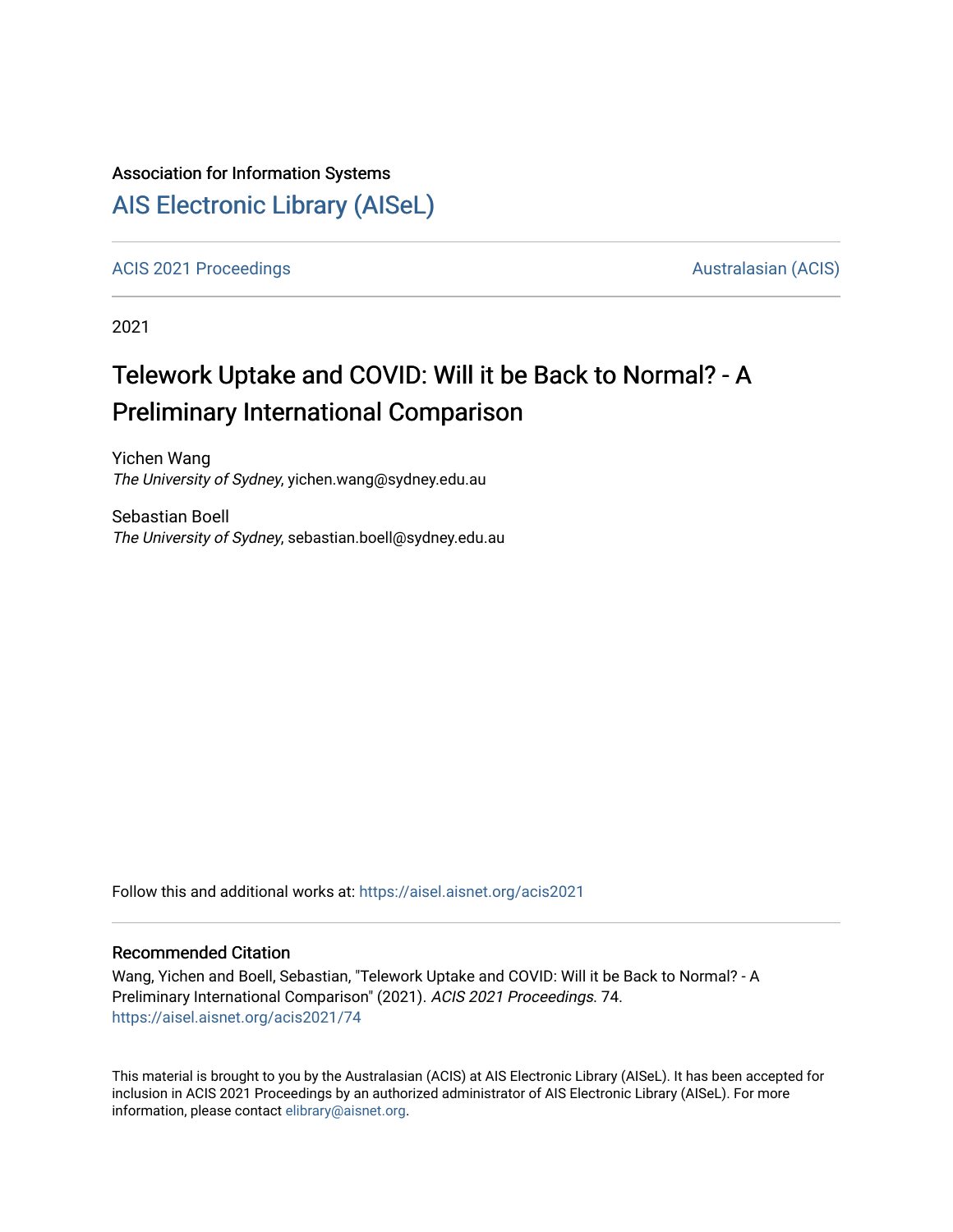## **Telework Uptake and COVID: Will it be Back to Normal? - A Preliminary International Comparison**

#### **Full research paper**

#### **Yichen Wang**

Discipline of Business Information Systems The University of Sydney Business School Sydney, Australia Email: yichen.wang@sydney.edu.au

#### **Sebastian Boell**

Discipline of Business Information Systems The University of Sydney Business School Sydney, Australia Email: sebastian.boell@sydney.edu.au

#### **Abstract**

To date research on telework has predominantly focused on aspects related to organisations and employees, however, research currently falls short of cross-cultural studies investigating how cultural differences may vary the adoption and use of telework. COVID-19 has demonstrated the demands for working from home and countries with different cultures have expanded telework use as part of the COVID 'new normal'. We identify patterns on the uptake of telework through pre-and post- COVID-19 and apply Hofstede's 6-Dimension model to investigate how cultural consequences may interact with the use of telework in the post-pandemic practice. We evaluate how cultural dimensions influence the acceptance of telework, thereon discuss our preliminary insights on future development needs for better cultural appropriate practices. Our study aims to provide a shared understanding for telework across cultures, shedding light on the potential for further in-depth explorative research on the use of information systems for telework in different cultural settings.

**Keywords** Telework, Remote Work, Telecommuting, Cross-cultural, COVID-19, Hofstede, International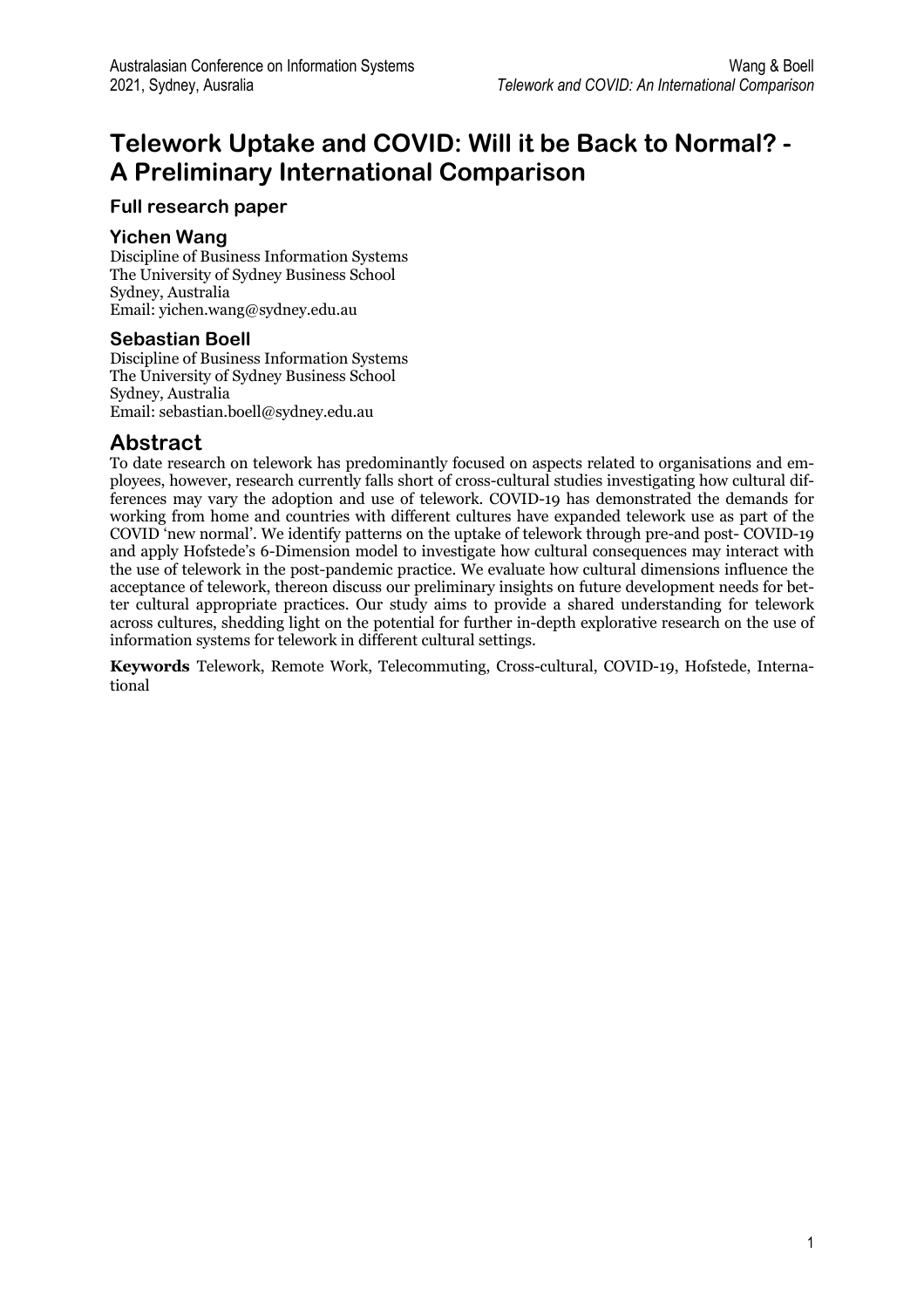## **1 INTRODUCTION**

The history of telework can be traced back to the 1970ies when the rapid increase in energy cost led to the idea that instead of workers travelling to a central office they could 'telecommute' using information and communication technologies (ICT). Since then a steady stream of research has developed identifying numerous benefits and drawbacks of telework for employees and organizations (Bloom et al. 2015; Boell et al. 2013; Delanoeije and Verbruggen 2020; Messenger and Gschwind 2016).

By comparison cultural barriers and enablers of telework are under researched (Peters et al. 2016). Moreover, when cultural differences are researched studies are often made within similar cultural spheres as the majority of earlier research was conducted in countries which are assessed as having low cultural barriers on telework acceptance (Peters et al. 2016). What is therefore currently lacking is research investigating differences between cultural clusters and the uptake of telework and how cultural differences may explain any observed patterns across countries.

This paper uses the COVID pandemic as an opportunity to conduct telework research across cultures, investigating how cultural differences may impact the adoption and persistence of telework on an international scale. Using publicly available data we compare telework adoption rates from 11 countries across three broad cultural clusters including continental Europe, Anglo speaking countries, and Asia. Using Hofstede (2011) and the GLOBE project to group and analyse results from different countries we found differences across the three cultural clusters. While our results confirm the applicability of Hofstede for comparing telework across cultures and countries, they also question the applicability of Hofstede as primary means for cross-cultural comparison.

Our findings indicate the presence of broader cultural aspects underlying the aptitude to adopt and continue to use telework. We thus question the applicability of results across different cultural settings from earlier telework research identifying factors at the individual and organizational level. Our results indicate, for instance, that the acceptance of telework is related to Hofstede's cultural dimensions of individualism and power distance, thus broad cultural differences underlie how individuals and organizations engage with work. This questions benefits and drawbacks identified in earlier studies undertaken in North America or Europe to be directly transferable to other cultural settings. What strategies and interventions individuals and organizations may choose in order to make telework work for them are likely to be different across cultural settings. Our result, thus provides insights that information systems potentially need to be adjusted across cultural settings to best facilitate telework.

## **2 BACKGROUND**

Telework refers to work arrangements where work is undertaken remotely supported by various ICTs (Sullivan 2003). There are different types of teleworkers and telework is also often interchangeably used with 'telecommute', 'remote work', or 'working from home (WHF)' (Garrett and Danziger 2007). Therefore, there are different types of telework that need to be distinguished (Sullivan 2003). For instance, there is a growing consensus on a definition separating between 'teleworker' and 'homeworker', defining teleworkers as organization-affiliated who work permanently or occasionally from sites other than the office provided by employers to carry out work through ICTs, whereas 'homeworker' is a broader term that include both 'teleworker' and home-based self-employed workers (ILO 2021). In our research we are interested in teleworkers defined as employed staff working remotely by means of ICT instead of a regular office set up.

With the increasing investment in ICT the capacity to telework has increased (Nakrošienė et al. 2019), allowing teleworkers to collaborate through so called virtual offices from any place at any time (Messenger and Gschwind 2016). Telework has distinct advantages such as retaining talents, reducing business real estate costs, maintaining employee's work-life balance (Messenger and Gschwind 2016; Morganson et al. 2010) and cutting down environmental impacts (Lier et al. 2014). Therefore, many businesses have adopted telework as one of their flexible working arrangements already before the COVID outbreak. However, the consequences for implementing telework was inconclusive (Boell et al. 2016), resulting in a varying level of prevalence of telework across the world with particularly low rates in low-income economies (ILO 2021). Because of the outbreak of COVID-19, telework has come back in the spotlight as it enables working from home during confinements. Importantly, COVID-19 has pushed the use of telework across different cultures and therefore provides scholars with a rare opportunity to further investigate telework across countries and cultures by looking at the adoption and use of telework in response to COVID-19.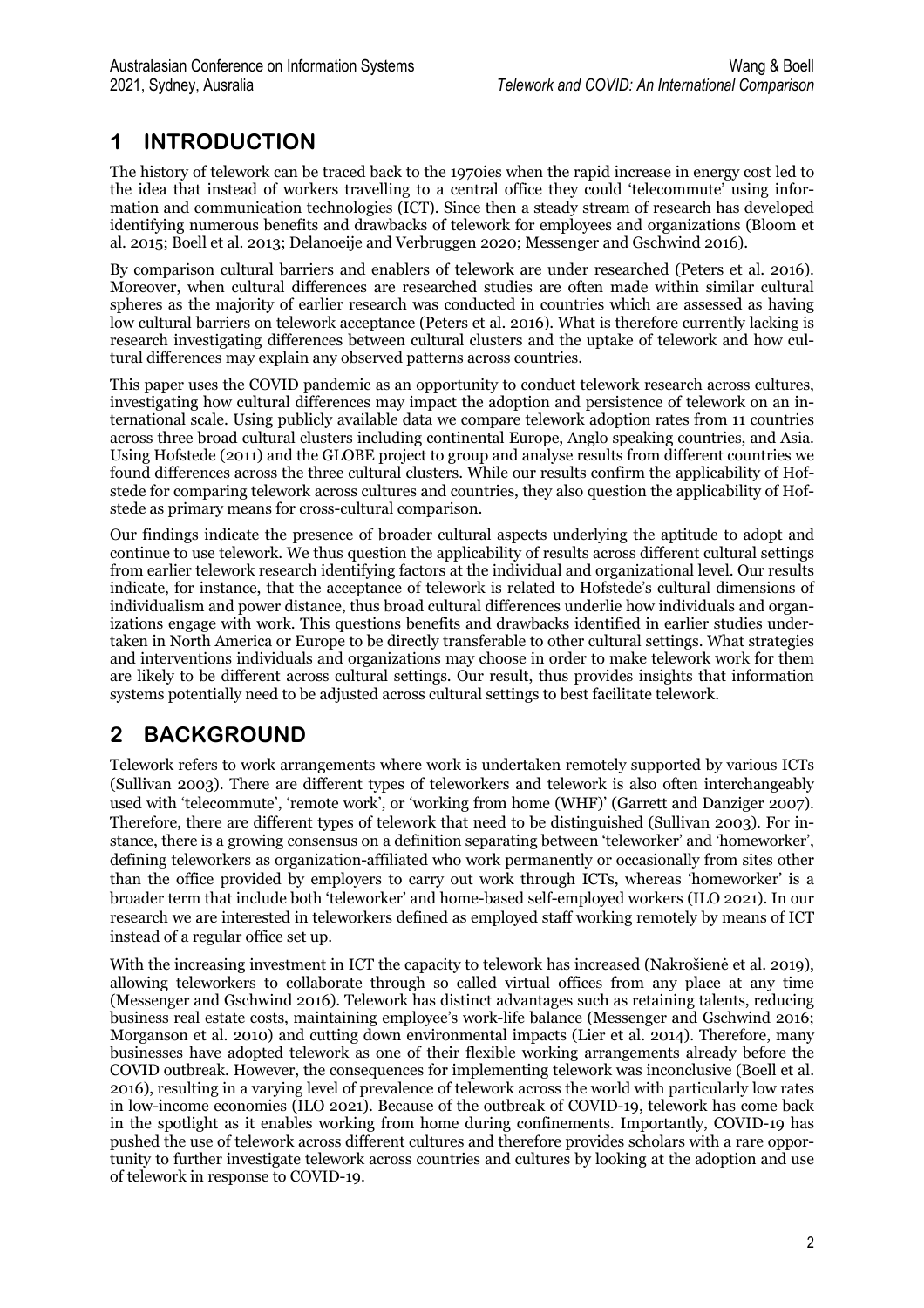Much is already known about the adoption and use of telework in different settings and several barriers to telework from an organizational or managerial perspective are well understood. For instance, telework creates barriers for its wider expansion as organizations struggle to transform their internal functions and relations to suit telework arrangement (Pérez et al. 2002).

Unsupervised autonomy and uncertain productivity are reasons why managers hesitate to adopt telework (Bloom et al. 2015). Attributed to the spatial and temporal separation, telework increases the fear of losing control over employees who work remotely (Mukherjee et al. 2012), pressing greater efforts for trust-building between superiors and subordinates (Kim et al. 2021). Telework requires managers to reorganize work to increase telework effectiveness (Shin et al. 2000) or transform the traditional behaviour-based supervision to result-based controls to ensure performance (Kim et al. 2021).

Notwithstanding academic literature having discovered managerial approaches to enhance telework productivity, the outcomes from current empirical studies are inconclusive. In some studies, the productivity is lower for teleworkers (e.g. Lippe and Lippényi 2020; Solís 2017), whereas other studies report a positive performance compared with their peers working in the office (e.g. Bloom et al. 2015; Delanoeije and Verbruggen 2020). Others argue that knowledge based, and ICT-intensive jobs show a higher telework-ability (Milasi et al. 2021), implying that some sectors/jobs are inherently more suitable to telework than others.

Additionally, the expansion of telework is also impacted by employee's preferences. Telework arguably further blurred the work-life boundary, producing work-related stress caused by work-to-life conflicts (Morganson et al. 2010; Sarker et al. 2012). Work-life conflicts and unavoidable professional isolation damage employee's well-being thereby reduces the teleworker's job satisfaction and willingness to adopt or continue telework arrangements (Bloom et al. 2015). Further, as teleworkers are invisible to their managers (Hafermalz 2021), there is potential promotion discrimination against teleworkers which further reduces their job satisfaction (Bloom et al. 2015).

#### **2.1 Culture and Telework**

In addition to barriers to the adoption of telework discussed above, there are also studies on cultural barriers that can explain different attitudes towards telework across countries and regions. Research has found considerable variations across countries on the uptake of flexible work arrangements, with Stavrou and Kianiotis (2010) reporting that cultural difference can either encourage or discourage the use of telework. This, however, makes it difficult to use research findings on telework derived in one cultural setting to another (Wang et al. 2021). So far, most studies are conducted in the Western context, whereas publications for Asian countries are scarce (Solís 2016).

When culture is currently considered in telework research is often interested in investigating the effects of organizational cultures (Baruch and King Joan Yuen 2000; Harrington and Ruppel 1999). Hence to date insufficient studies investigate broader cultural differences and how they may influence the aptitude for adopting telework (Peters and den Dulk 2003). Cultural variation may, however, explain inconclusive outcomes and consequences of telework, due to results being affected by the cultural environment where studies were carried out (Wang et al. 2021). For example, teleworkers' perspectives on work-life balance may vary between cultures, because cultural reactions to work and family demands differ (Chandra 2012), leading to work-life conflicts being more often reported in Western contexts, thereby potentially lacking generalization when applied to the other cultural settings.

What makes the current research landscape further problematic is that when cross-cultural studies are conducted, they are normally among Western countries thus comparing a narrow cultural scope on the use of telework (Peters et al. 2016; Stavrou and Kilaniotis 2009). Therefore, the current literature addressing cross-cultural variances is limited. However, such research is particularly important in the COVID-19 and post COVID-19 world as the uptake of telework during the pandemic was a global phenomenon including large parts of the world that are currently under-researched. During the pandemic telework has become important in Eastern countries, however, the insights provided by earlier researchers do not necessarily readily apply to these settings (Wang et al. 2021).

#### **2.2 Hofstede's Model on Cultural Differences and Telework**

Hofstede (2011; Hofstede and Minkov 2010) provides a framework for assessing cultural consequences based on six-dimensional measurements into various cultural attributes (Venaik and Brewer 2010). This model enables researchers to make comparisons across cultures by positioning cultures, that are naturally intangible and difficult to define, with scores along six dimensions (Table 1). Hofstede (2011) therefore is a widely used model for cross-cultural research (Venaik and Brewer 2010), providing a framework for deciphering cultural differences (Leung and Morris 2015).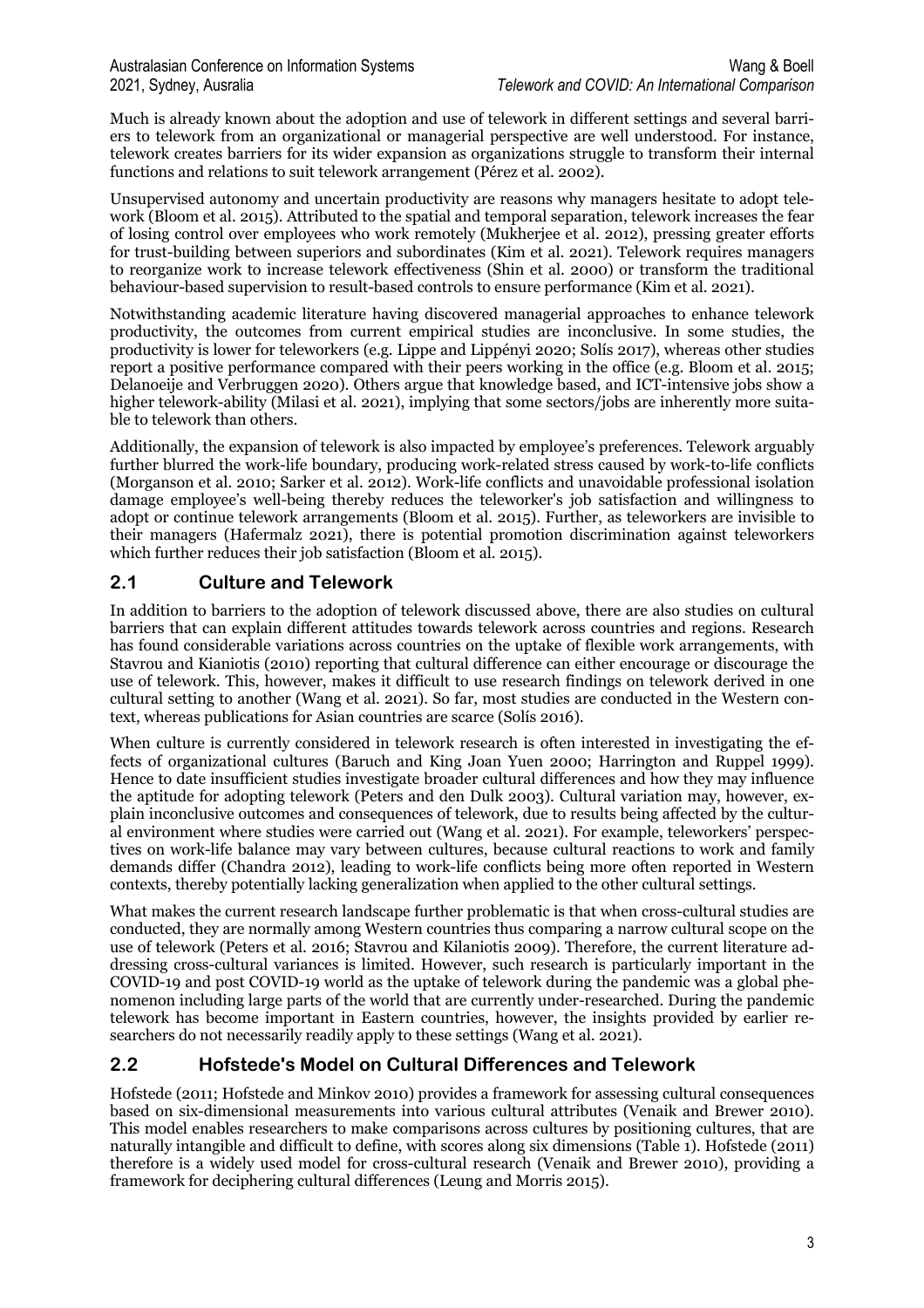|                                                               | <b>Presentation of culture</b>                                                                                                                                                                                                                                                                                                                                | <b>Impacts on telework</b>                                                                                                                                                                                                                                                                                                                                                                                                                                                                                                                                                                                             |
|---------------------------------------------------------------|---------------------------------------------------------------------------------------------------------------------------------------------------------------------------------------------------------------------------------------------------------------------------------------------------------------------------------------------------------------|------------------------------------------------------------------------------------------------------------------------------------------------------------------------------------------------------------------------------------------------------------------------------------------------------------------------------------------------------------------------------------------------------------------------------------------------------------------------------------------------------------------------------------------------------------------------------------------------------------------------|
| Low/<br>high<br>power<br>distance<br>(PD)                     | Power distance evaluates power<br>distribution and hierarchical<br>structure and how less empow-<br>ered members accept such dis-<br>tribution. It applies to the or-<br>ganizational structure and man-<br>agement styles, where high pow-<br>er distance is associated with<br>more centralised management<br>and direct control (Raghuram et<br>al. 2001). | Earlier research postulated that cultures with low pow-<br>er distance are more likely to delegate decision-<br>makings autonomy to subordinates and prefer open<br>communication among teleworkers (Peters and den<br>Dulk 2003). Enterprise IT systems used in telework<br>can enhance task delegations, facilitating a wider use of<br>telework (Peters and den Dulk 2003). High power dis-<br>tance emphasizes managerial functions and value di-<br>rect supervision. Telework settings dilutes the internal<br>hierarchical structure, showing show greater hesitance<br>to use telework (Raghuram et al. 2001). |
| Collectiv-<br>$\lim / \lim$<br>dividual-<br>ism<br>(IND)      | This dimension measures the<br>degree to which people in a soci-<br>ety or organization are integrat-<br>ed into groups. In work settings,<br>individualism culture<br>regard<br>employees as separate individu-<br>als, whereas collectivism culture<br>appreciates belonging<br>to<br><sub>a</sub><br>group.                                                | Previous research argues individualism value self-<br>direction and individual achievement in the workplace,<br>which mitigate teleworking risk (Peters et al. 2016).<br>However, telework erodes the solidarity of the<br>workgroup valued by collectivism (Raghuram et al.<br>2001). Hence, countries with higher values for individ-<br>ualism have higher acceptance of teleworking in con-<br>trast to countries with high collectivism scores (Peters<br>et al. 2016; Raghuram et al. 2001).                                                                                                                     |
| Uncer-<br>tainty<br>toler-<br>ance/<br>Avoid-<br>ance<br>(UA) | Uncertainty avoidance cultures<br>show the need for clarity and<br>structure, whereas uncertainty<br>tolerance cultures show more<br>acceptance of ambiguity un-<br>structured situations and novel<br>events.                                                                                                                                                | Uncertainty avoidance value the clarity in internal re-<br>porting relationships, the predictability of procedures<br>and output (Raghuram et al. 2001). Telework practice<br>increase uncertainties as teleworkers are invisible to<br>direct control (Peters and den Dulk 2003). Higher tol-<br>erance on uncertainty shows a higher proportion of<br>flexible work arrangements in place, including tele-<br>work (Raghuram et al. 2001).                                                                                                                                                                           |
| Feminini-<br>ty/<br>Mascu-<br>linity<br>(MAS)                 | Assesses the value distribution<br>between genders in society.<br>Masculinity is on the assertive<br>pole showing disparity of re-<br>sponsibilities between genders,<br>emphasizing workplace perfor-<br>mance whereas femininity min-<br>imizes differences in social roles<br>between genders.                                                             | Femininity is associated with reduced stereotypes on<br>gender roles and emphasize the integration between<br>work and non-work roles (Ashforth et al. 2000), which<br>facilitates a higher rate of telework (Raghuram et al.<br>2001). On the other pole, masculinity places greater<br>importance on earning, recognitions and gender role<br>segmentation (Raghuram et al. 2001; Ashforth et al.<br>2000), being less accepting of flexible work arrange-<br>ments, including telework (Raghuram et al. 2001).                                                                                                      |
| Short<br>term/<br>long term<br>orienta-<br>tion<br>(LTO)      | Short term orientation cultures<br>show more steadiness and val-<br>ues traditions, whereas cultures<br>with long term orientation ap-<br>preciate personal enhancement<br>for achieving growth in the<br>workplace.                                                                                                                                          | Long term orientation emphasize internal employee<br>mobilization rather than external human resource (HR)<br>flexibility, thereby preferring full-time employment<br>and long-term contracts as the main HR construct<br>(Stavrou and Kilaniotis 2009; Raghuram et al. 2001).<br>As such, long term orientation can conceptually con-<br>flict with telework resulting in reduced aptitude for<br>telework (Stavrou and Kilaniotis 2009).                                                                                                                                                                             |
| Re-<br>straint/<br>Indul-<br>gence<br>(IDU)                   | Focuses on perceptions towards<br>personal control over gratifica-<br>tion of desires and the needs for<br>social norms. Indulgence places<br>greater importance on freedom<br>and enjoyment of life, whereas<br>restraint pole shows<br>higher<br>needs for regulation.                                                                                      | Indulgence is manifested in the enjoyment of WLB and<br>the freedom from work pressure, therefore , indulgence<br>culture has a positive correlation with higher use of<br>telework (Beno 2021). However, as this dimension was<br>only added in 2010 to Hofstede, studies on this dimen-<br>sion in relation to telework are scarce.                                                                                                                                                                                                                                                                                  |

*Table 1. The application of Hofstede 6-D model on telework adoption.*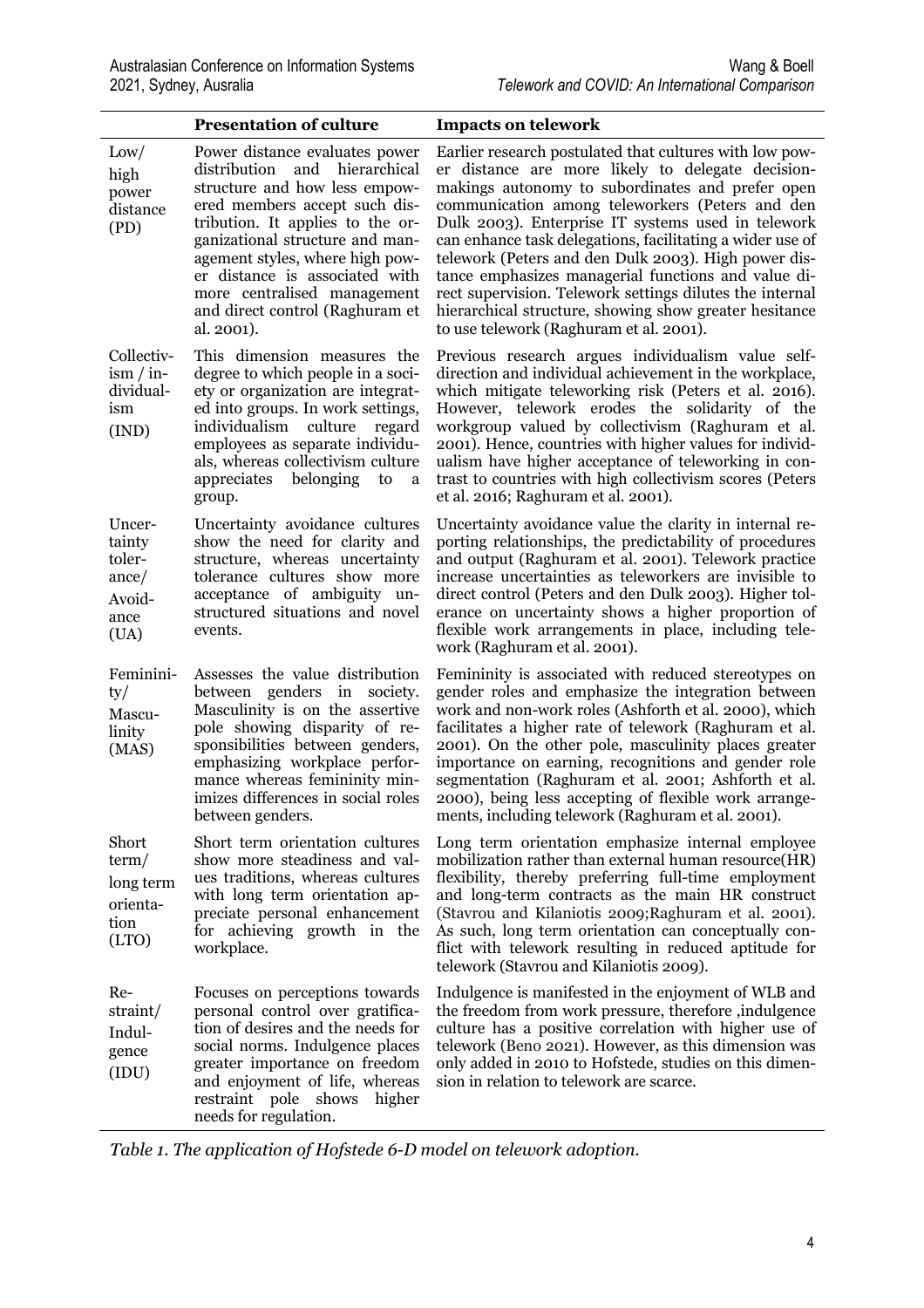#### **2.3 COVID-19 and Telework**

As the onset of COVID-19 accelerated the transition to telework across the world, this global scale pandemic provides a unique angle for studying telework across cultures. The unprecedented lockdown restrictions and social distancing orders encouraged the uptake and expansion of telework by many governments, thereby driving the ongoing transformation for new workplace norms post COVID (Parker 2020). However, current studies on cultural variances and implications are insufficient to understand this massive teleworking transition. Literature on empirical research into the impact of culture on telework is scarce and often limited to Western English-speaking countries (Solís 2016) hence lacking empirical grounding for understanding varying teleworking behaviours, particularly lack of insights into Eastern cultures on their value and practice on telework (Solís 2016). As a result, our research aims to provide preliminary answers to the following research questions:

(1) Are there differences between cultural clusters in how COVID-19 affected the uptake of telework?

- (2)Are there any trends in how cultural clusters continue their use of telework as the COVID-19 pandemic becomes increasingly controlled?
- (3)Given the prevalence of Hofstede's 6-D model in earlier research on cultural difference, can this model explain any observed patterns across countries?

### **3 METHODOLOGY**

Our study uses existing secondary data to investigate how national culture affected the uptake of telework before, during and after the initial COVID-19 outbreak. Data from EU-27 countries are extracted from Eurostat (2020) and Eurofound (2021), which contain representative data for different countries in Europe. Pre-COVID data are collected from 2019 EU-27 Labour Force Survey (Eurostat 2020) while data for 2020 and 2021 are sourced from Working During COVID-19 e-survey (Eurofound 2021). For ensuring data quality, we exclude countries with low reliable survey results as indicated in the survey, such as France and the Netherlands. The data for the USA (US Bureau of Labour Statistics), UK (Office for National Statistics), Australia (Australian Bureau of Statistics) and Singapore (Ministry of Manpower) are collected from their respective official statistic authorities. Although China's data is also collected from its official agency the Cyberspace Administration of China, their data collection method does not differentiate types of teleworkers readily applicable to our definition of telework. CAC uses the general term telecommuter without further separation between teleworkers and self-employed home-workers. Nonetheless, we decided to include data from China noting that the real figure of the telework take-up rate may be lower due to the inclusion of self-employed teleworkers in the dataset. Japan's data is collected from newspaper articles, suggesting their outcomes are referred from a survey conducted by Japan Productivity Centre, however, we could not gain direct access to the original survey results. To ensure we have correct data we obtained and compared the results from several major newspapers including the Manichi (2021), the Japan times (2021) and Fortune (2021).

For data on national cultural differences, we use Hofstede-insights.com to acquire scores for all countries. This website has longstanding research based on Hofstede's 6-Dimension model, measuring national index individually from 0 to 100. As our research aims to investigate the difference patterns on major cultures, we choose to use GLOBE project theory from globeproject.com as the guidance to group the cultures that can best align with our acquired datasets. The GLOBE project differentiates cultures with 10 important clusters for sharing highly similar cultural characteristics, we only study on 6 clusters that are most relevant to teleworking, including Anglo, Confucian Asia, Eastern Europe, Latin Europe, Nordic Europe and Germanic Europe. Because the EU-27 data does not differentiate cultural groups in Europe, we combine the 4 clusters from Europe as the 'European cluster'. Hence, our study grouped countries into 3 cultural clusters as Anglo cluster (Australia, UK, USA), Asian cluster (China, Japan, Singapore) and European cluster (Denmark, Finland, Germany, Italy, Sweden).

For our temporal analysis we worked with four phases for collecting data as 'pre-COVID', 'amid-COVID', 'post-outbreak' and 'vaccination roll-out'. According to the daily new confirmed cases in different regions tendency diagram by World Health Organization, we have further narrowed down the time period. The pre-COVID phase is set as before 2020 and our data are collected from various research projects conducted between 2017 to 2019. The amid-COVID period is ranging from February 2020 to May 2020, when most countries had their initial COVID-19 outbreak and uptake of telework arrangements. The post-outbreak dataset is from June 2020 to October 2020, when most economies began re-opening. Last but not least, vaccination roll-out phase is set as February 2021 onwards.

To further compare our results with previous findings, we analysed correlations between teleworking rates of 'vaccination roll-out' phase and each of the six dimensions by calculating Pearson's correlation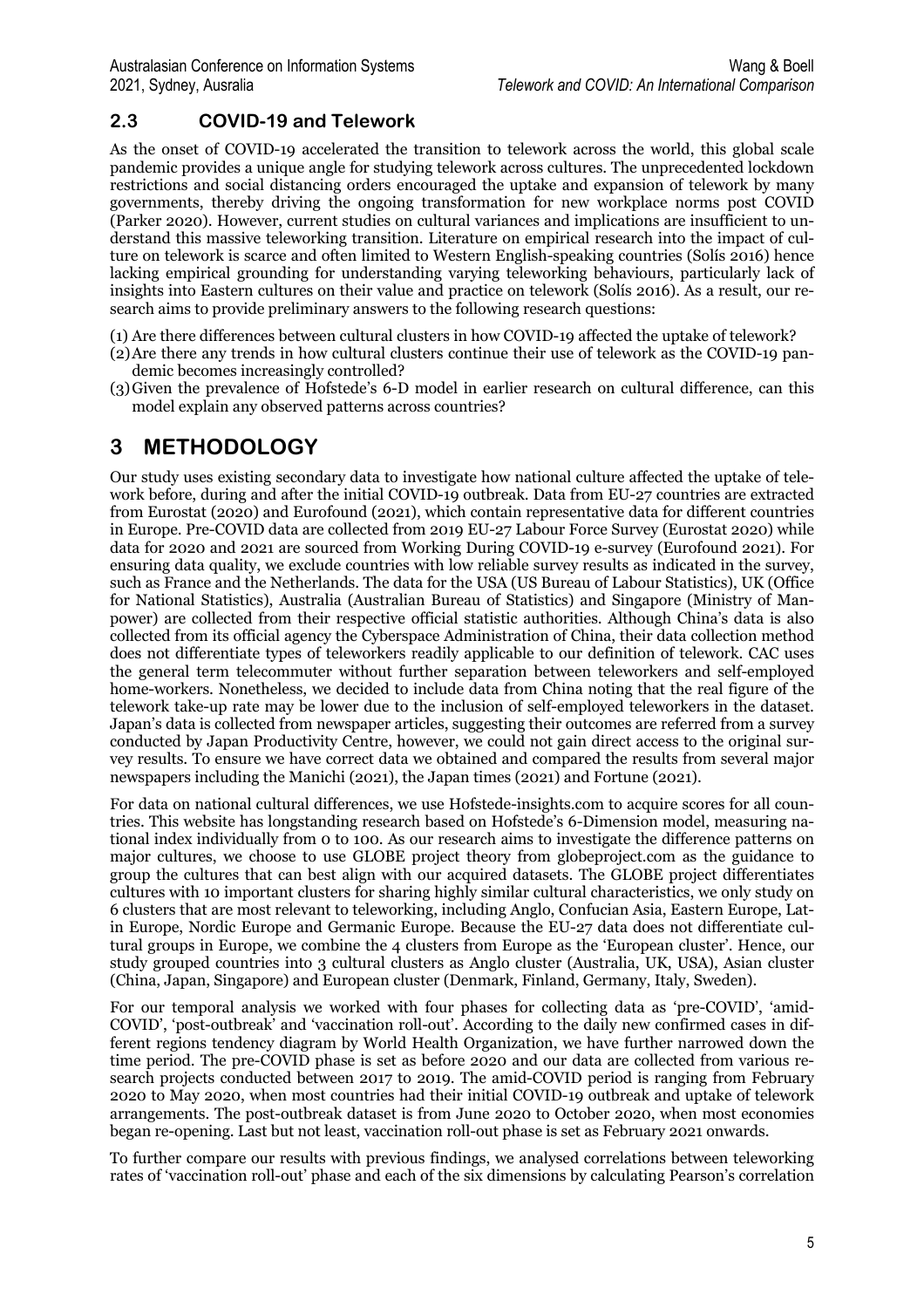coefficient using country level data. These results are then visualized by means of regression lines in Tableau shown in the figures below.

## **4 RESULTS**

We first analysed telework trends of three identified cultural clusters throughout the four phases of the COVID outbreak outlined above. The European cluster, the Anglo cluster and the Asian cluster all show clear trends towards teleworking as a result of the pandemic as teleworking rates at least double for all three cultural clusters (Figure 1). This is not surprising as a major response to the COVID outbreak around the globe was trying to minimise the spread by reducing workplace interactions. As a consequence, most countries encouraged employees to work from home instead of travelling to a central office where possible in order to adhere to lockdown orders. Interestingly, the maximal rates of telework in all three clusters range from 44.3% to 49.3% indicating a general ceiling of the percentage of the workforce that can work from home. We speculate this teleworking ceiling is determined by the overall telework-ability in that cluster, constrained by the national industrial structure and technology infrastructure (European Commission 2020). Sectors that require physical presence, such as retail businesses or manufacturing, cannot effectively work from home. Therefore, unless the procedures of those jobs can be digitalized in telework-able ways, the thresholds are unlikely to increase.



*Figure 1. The prevalence of teleworking in three cultural clusters.*

However, different patterns are discernible after the initial outbreak. In particular the Asian cluster shows the clearest trend of employees returning to their offices after the initial COVID outbreak. In contrast data from the European cluster and the Anglo cluster indicate a more lasting transformation towards teleworking arrangement. Our results thus provide insights on how cultural differences affect the acceptance and desire for telework. The Anglo and European clusters show a comparatively higher acceptance rate than the Asian cluster after lockdown orders being gradually relaxed, indicating their stronger persistence to telework after the COVID outbreak is brought under control.

These findings therefore address our first two research questions, as they demonstrate that cultural clusters show different aptitude regarding their adoption and ongoing use of telework. Data for all three clusters show that nearly half of the work can be performed completely or at least occasionally away from the conventional office. However, both the Anglo and the European cluster indicate a more permanent shift towards telework, whereas countries in the Asian cluster adopt telework more as a temporary work arrangement in response to the pandemic. As such, cultural acceptance may be one of the main barriers that affect the acceptance or hesitance to continue telework in the post-COVID workplace particularly in Asian countries.

In order to answer our third research question, we use country level data to analyse to what extent Hofstede's 6-D model can explain findings in relation to cultural differences. Our analysis focuses on the vaccination phase as it is during this phase where we see the biggest differences among countries and speculating that the observed difference indicates a trend for the future of telework (see Figure 1). As shown in Figure 2, most countries in the same cultural cluster are distributed close to each other, hence confirming the relevance of Hofstede's dimension for understanding the acceptance of telework across individual cultures. In particularly the dimensions of individualism-collectivism and high-low power distance also seem to offer good indicators for the acceptance or hesitance to adopt telework across cultural clusters since countries in the same cultural cluster are distributed close to each other (Figure 2). However, other dimensions show a less clear pattern regarding the relevance of Hofstede's model regarding the acceptance of telework across cultural clusters, in particular the UA dimension (Figure 2).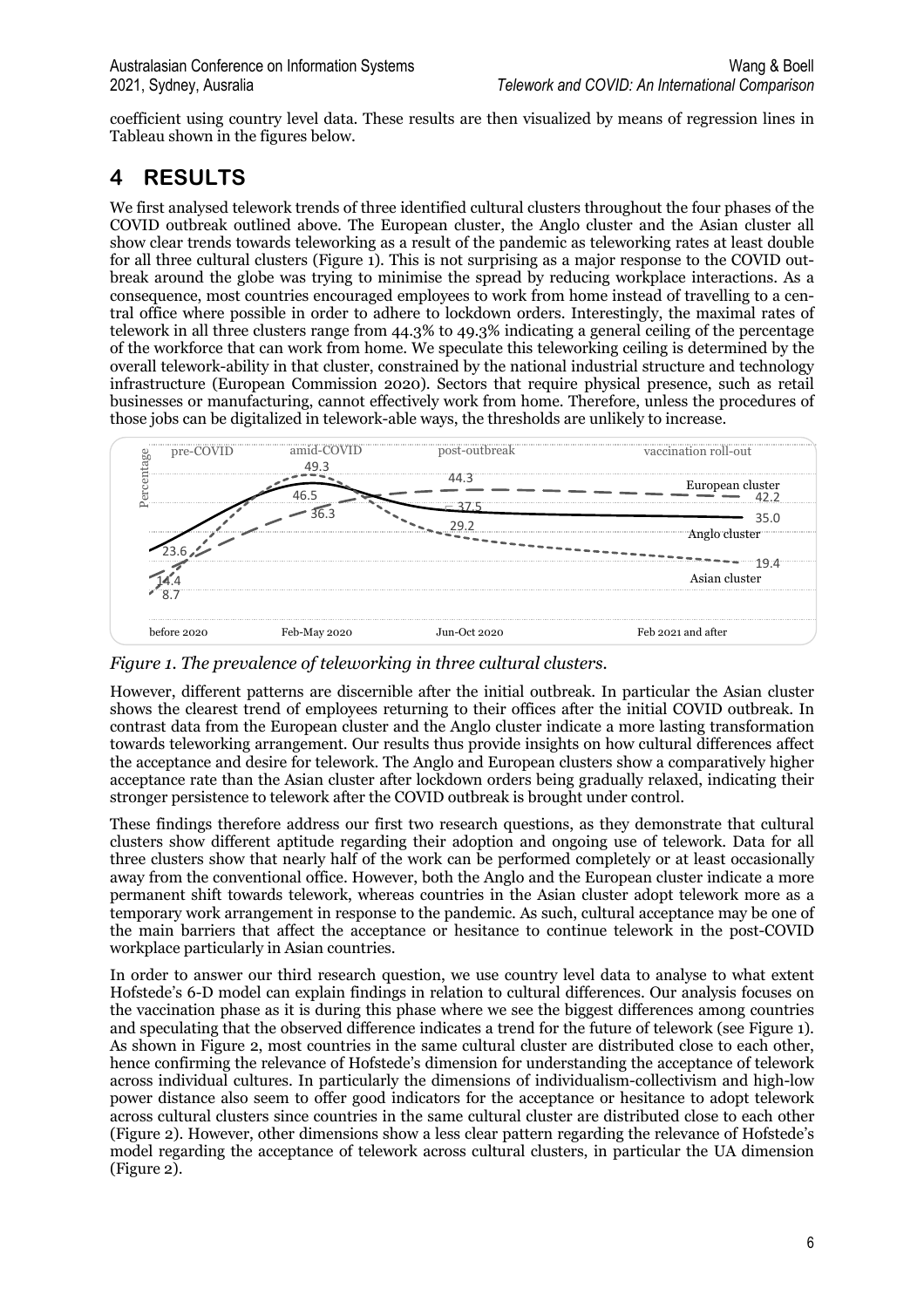

*Figure 2. The visualisation for individualism-collectivism, high-low power distance, and uncertainty avoidance.*

To further test these results we calculated correlation for each country between its telework uptake rate and the coefficients for each of the six dimensions provided by Hofstede. The results are shown in Table 2 confirming that varying adoption rate of post-COVID telework are largely influenced by cultural differences due to 5 of the 6 correlations are significant ( $> 0.4$  or  $< -0.4$ ).

| <b>Correlation</b><br><b>Coefficient</b> | <b>Description of Relationship</b>                              |
|------------------------------------------|-----------------------------------------------------------------|
| $-0.597$                                 | Power distance is associated with lower use of telework.        |
| 0.498                                    | Higher individualism is associated with higher use of telework. |
| 0.023                                    | No relationship discovered for uncertainty avoidance.           |
| $-0.478$                                 | Masculinity is associated with lower use of telework.           |
| $-0.502$                                 | Long term orientation is associated with lower use of telework. |
| 0.400                                    | Higher indulgence is associated with higher use of telework.    |
|                                          |                                                                 |

*Table 2. Pearson's correlation coefficient between telework rate and Hofstede's 6-D.*

## **5 DISCUSSION**

Our results confirm that cultural dimensions correlate with the uptake of telework. The Asian cluster represented by Hofstede with collectivism, high power distance, long term orientation and high masculinity, saw employees returning back to the office to presume face-to-face collaboration and direct supervision at a much higher rate than the European cluster or the Anglo cluster. Hofstede thus offers one possible explanation why the Asian cluster sees weaker continuation of telework in our result.

However, unlike findings in earlier research, our results do not indicate a relationship of uncertainty avoidance with the telework rate. Peter and den Dulk (2003) indicated the willingness to adopt telework is largely connected to the avoidance of ambiguity. Referring to the previous literature, uncertainty avoidance is exercised on imposing behavioural codes, rules and procedures (Venaik and Brewer 2010). Hence, uncertainty avoidance cultures prefer using a structured manner to make events interpretable and predictable (Venaik and Brewer 2010). Aiming to reduce uncertainty, strong uncertainty avoidance cultures attempt to avoid flexible work arrangements due to the higher perceived risks on performance and output being unpredictable. In contrast, uncertainty tolerance cultures are more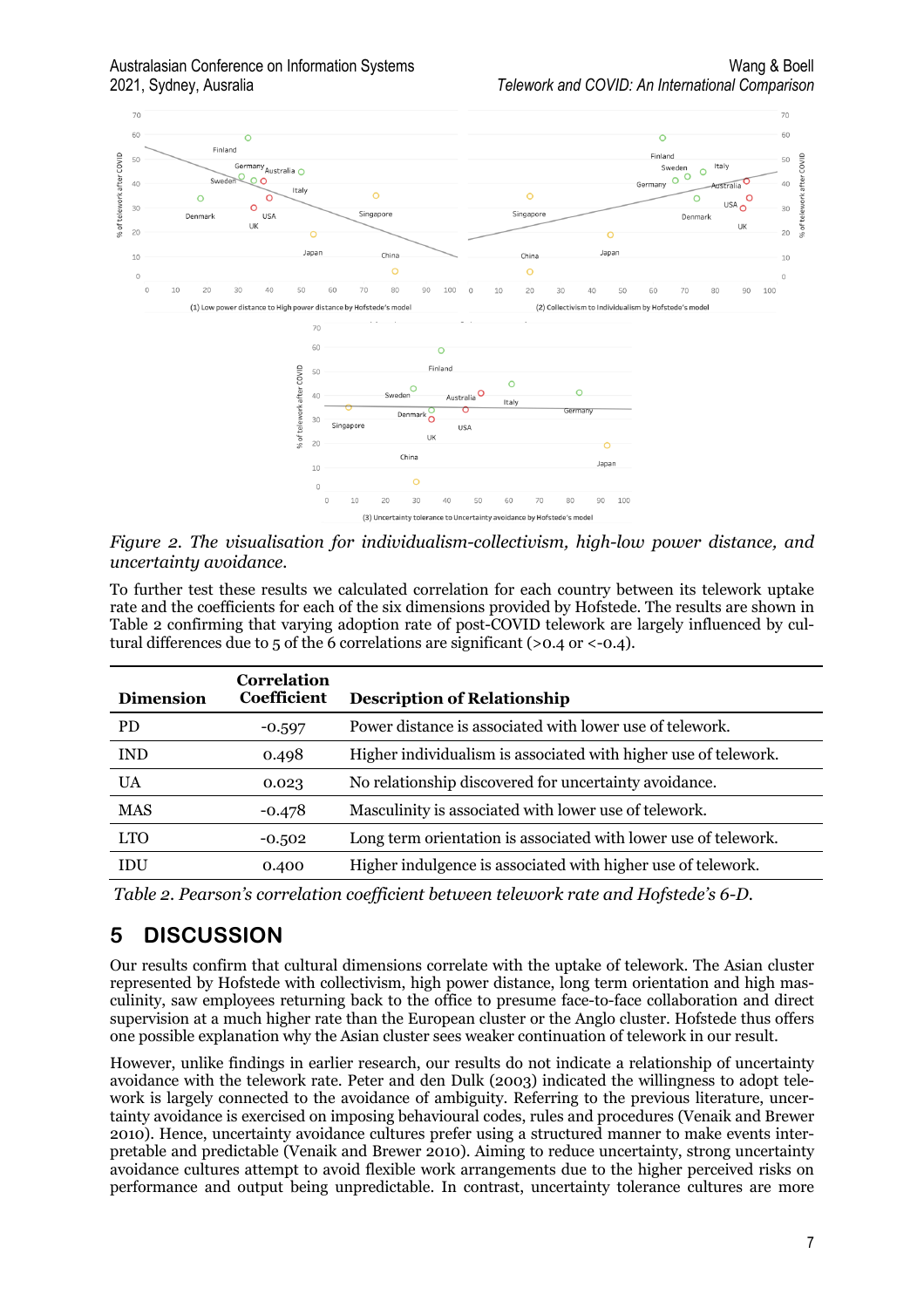emotionally acceptable for embracing a higher proportion of flexible work arrangements, even though the impact is modest for telework (Ragheram et al. 2001). Hence, high uncertainty avoidance cultures prefer formal teleworking arrangement, therefore telework is unlikely to expand without clear regulation and rules (Peters and den Dulk 2003). Nevertheless, our result does not support these previous findings, countries in all 3 cultural clusters are distributed discursively around the average line (Figure 2), indicating uncertainty avoidance as irrelevant to the telework rate. It is also worth noting that the possible patterns in the 3 clusters are also varying, where Anglo dots are scattered closely while the other 2 clusters are distributed dispersedly (see Figure 2).

Although the literature indicates uncertainty avoidance connect with telework uptake, organizational policies or informal rules that control telework processes could satisfy the emotional needs for avoiding uncertainties (Peters and den Dulk 2003). Hence, one possible explanation for why our result is different with previous research is that teleworking rules by either formal or informal way can be easily established through HR practice. Managers who allow employees to telework may have qualified performance measurements to control and measure teleworkers by results (Martínez Sánchez et al. 2007). As such, ambiguities and uncertainties are offset by rules, policies, laws and telework regulations reducing the relevance of this dimension compared to earlier studies. Our results therefore question previous research finding that uncertain productivity impedes managers in adopting telework (Bloom et al. 2015). When uncertainties can be resolved by imposing rules and policies, avoiding uncertainties in telework may no longer be a factor hindering the uptake of telework. Importantly, this also implies that cultural barriers may be potentially overcome by putting in place appropriated measures to address associated concerns in the workplace.

Moreover, our dataset has clear outliers that cannot be explained by Hofstede's 6-D model, such as Finland and Singapore. According to Hofstede's 6-D model, both Finland and Singapore are marked the highest on collectivism in European and Asian clusters respectively, they nevertheless record the highest penetration rate of telework in their cluster where we would expect them based on earlier research to be the lowest (Peters et al. 2016; Raghuram et al. 2001). Some explanations for Finland come from the European Commission (2021), arguing that the high prevalence of telework in Finland is due to its ICT-intensive industrial structure which is inherently fit for telework. However, with a similar industrial structure, Sweden and Denmark have a lower rate of telework, therefore, questioning that the observed result can be explained as a consequence of industrial structure and telework-ability alone. Among the Asian cluster, Singapore shows a considerably high cultural acceptance. Thus, our results do indicate that Hofstede's 6-D cannot completely explain aptitude for telework at a cultural level. Therefore, supplementary cultural models are needed to help telework scholars to understand the cultural implications on telework as COVID-induced workplace 'new normal' is likely to continue.

Future research could expand beyond Hofstede's 6-D model by using the GLOBE project framework for cross-cultural studies. Although there are debates on the comparisons between the two prevailing models (Venaik and Brewer 2010), we choose Hofstede's 6-D for its simplicity and adoption by earlier cross-cultural studies on telework, which made comparison of our findings with earlier studies possible. In contrast, the GLOBE project examines culture with 9 dimensions, and each dimension has a value score as well as a practice score. This may overcome criticism towards the use of Hofstede using surveys designed in a US-centric nature (Venaik and Brewer 2010). Future studies thus need to conduct in-depth qualitative studies into organizations in the Asian clusters to explore more deeply what cultural barriers to the adoption and continued utilization of telework may exist and how organizations can overcome them. Moreover, a closer look at additional teleworking societies in Asia, such as Taiwan or South Korea will be useful for better understanding cultural aspects from this region of the world.

## **6 CONCLUSION**

COVID-19 put telework into a global-scale experiment, providing scholars a rare opportunity to conduct cross-cultural research on telework. Firstly, COVID-induced telework has a clear effect on the use of telework after the pandemic, with our dataset indicating an overall increase in the penetration of telework in all 3 cultural clusters. This unprecedented massive transition to telework provided companies with an opportunity to "try" telework in order to comply with lockdown orders (Bloom et al. 2015). Second, prior to the pandemic, telework predominately prevailed in high-income earners and ICT or knowledge-intensive occupations that are technically more teleworkable (Wang et al. 2021). COVID led to a widespread implementation beyond economic and occupational barriers, which provides insights into cultural barriers showing that cultural dimensions impact telework adoption and use. Although all 3 clusters teleworked at their maximum potentials in the outbreak phases, they soon show disparate patterns when outbreaks got increasingly under control. Further, post-COVID econo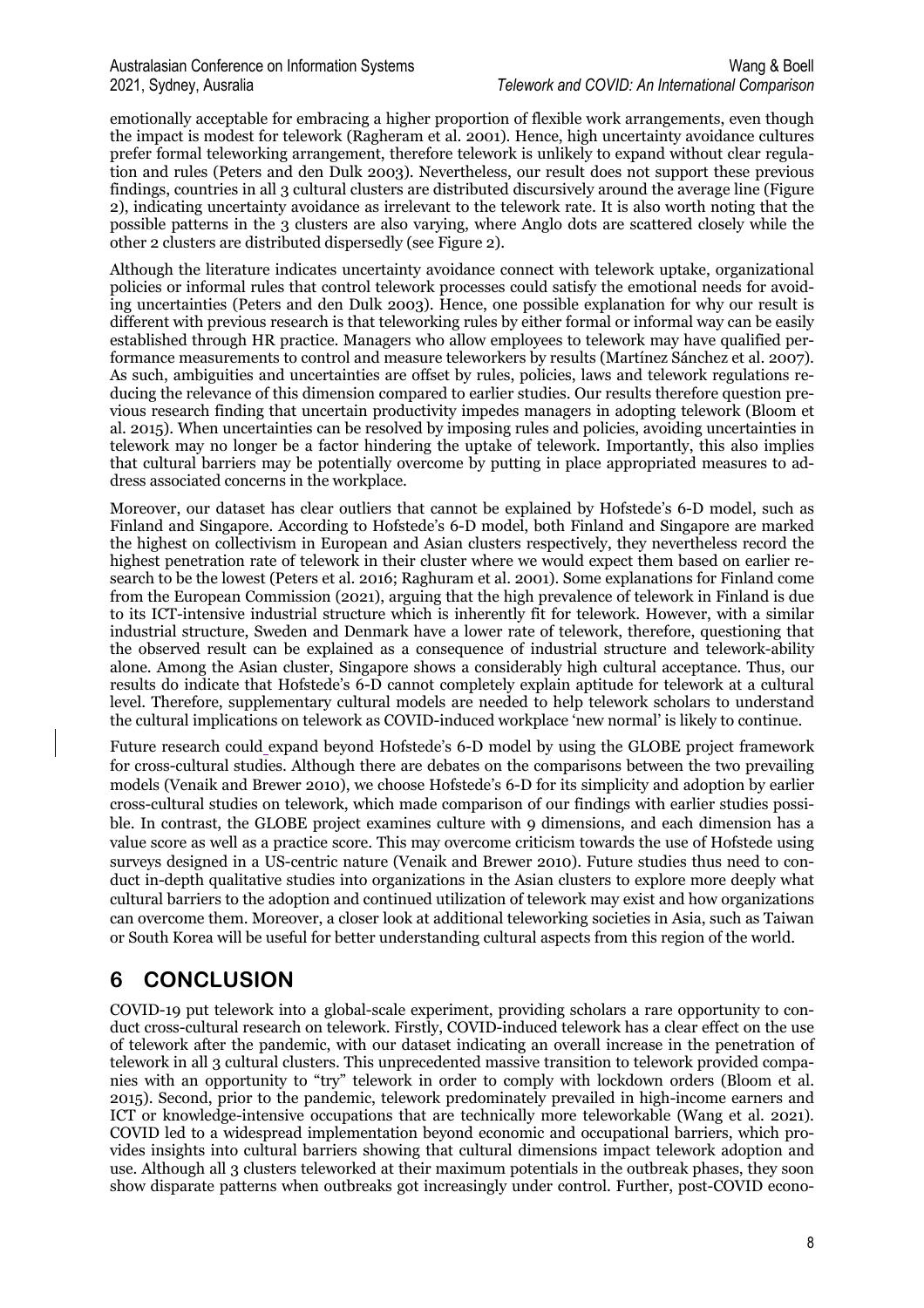my seem to polarize the acceptance of telework between the three clusters, seeing the Anglo cluster and the European cluster on a more permanent telework transition (Parker 2020; Vyas and Butakhieo 2020) whereas the Asian cluster shows lower aptitude to continue to telework.

Our results also demonstrate that cultural preferences are related to the uptake of telework in a measurable way, 5 dimensions of Hofstede's 6-D model show a linear relationship with the telework rates. Individualism, femininity, and indulgence have a positive impact on the adoption of telework, whereas power distance and long term orientation are associated with lower adoption rates for teleworking. These cultural implications conform with previous theoretical studies.

Our result also questions the relationship between uncertainty avoidance and the use of telework reported in earlier research. One possible explanation is that companies may use policies, guidelines and other approaches to reduce uncertainty associated with telework. For instance, AI enabled people analytics tools used to supervise the performance and output for teleworkers can reduce uncertainty by managers about the productivity of teleworkers. Finding technological and managerial solutions to overcome cultural barriers, thus, may be one possible way to future telework practice.

Our study also provides insights into cross-cultural analysis between the Anglo, European and Asian clusters, addressing the current lack of studies on telework in Asian countries. Importantly the clear presence of cultural aspects on the adoption and acceptance of telework pause us to question if results for employees and organizations reported in earlier studies may hold up across different cultural settings. For instance, the value on individualism and the desire for work-life separation varies across cultural settings, indicating that results regarding work-life balance will vary across cultural settings.

Apart from theoretical implications, our research indicates that in some cultural contexts the aptitude for telework is reduced. In these settings, strategies for mitigating cultural barriers will be necessary to increase the adoption and acceptance of telework in the post-COVID workplace. For instance, businesses in collectivism cultures could emphasize communication and connection between teleworkers, such as using organizational-wide social networking platforms to strengthen not only collaboration but also for fostering a sense of belonging to a collective (Weiss et al. 2015). In high power distance cultures, businesses may consider the use of electronic performance monitoring systems to enable managerial supervision in a virtual setting while reassuring employees of the visibility and recognition of their engagement to their superiors (Panina and Aiello 2005). In long term orientation cultures, businesses could provide rigid compensation and promotion schemes to ensure teleworkers' are rewarded for their long-term commitments to an organization. Furthermore, in femininity and indulgence cultures, organizations might need to focus more on well-being and work-life balance, conferring the 'right to disconnect' for teleworkers. Future research should seek to understand how support for telework can be tailored in such a way that information systems support telework by taking into account specific cultural interactions, preferences and values.

## **7 REFERENCES**

- Ashforth, B. E., Kreiner, G. E., and Fugate, M. 2000. "All in a Day's Work: Boundaries and Micro Role Transitions," *Academy of Management Review* (25:3), pp. 472–491.
- Baruch, Y., and King Joan Yuen, Y. 2000. "Inclination to Opt for Teleworking: A Comparative Analysis of United Kingdom versus Hong Kong Employees," *International Journal of Manpower* (21:7), pp. 521–539.
- Beno, M. 2021. "E-Working: Country Versus Culture Dimension," *AGRIS On-Line Papers in Economics and Informatics* (13), pp. 23–34.
- Boell, S. K., Cecez-Kecmanovic, D., Campbell, J., and Cheng, J. E. J. E. 2013. Advantages, Challenges and Contradictions of the Transformative Nature of Telework: A Review of the Literature. In AMCIS 2013 Proceedings, Paper 4. Chicago.
- Boell, S. K., Cecez-Kecmanovic, D., and Campbell, J. 2016. "Telework Paradoxes and Practices: The Importance of the Nature of Work," *New Technology, Work and Employment* (31:2), pp. 114– 131.
- Bloom, N., Liang, J., Roberts, J., and Ying, Z. J. 2015. "Does Working from Home Work? Evidence from a Chinese Experiment," *The Quarterly Journal of Economics* (130:1), pp. 165–218.
- Delanoeije, J., and Verbruggen, M. 2020. "Between-Person and within-Person Effects of Telework: A Quasi-Field Experiment," *European Journal of Work and Organizational Psychology* (29:6), pp. 795–808.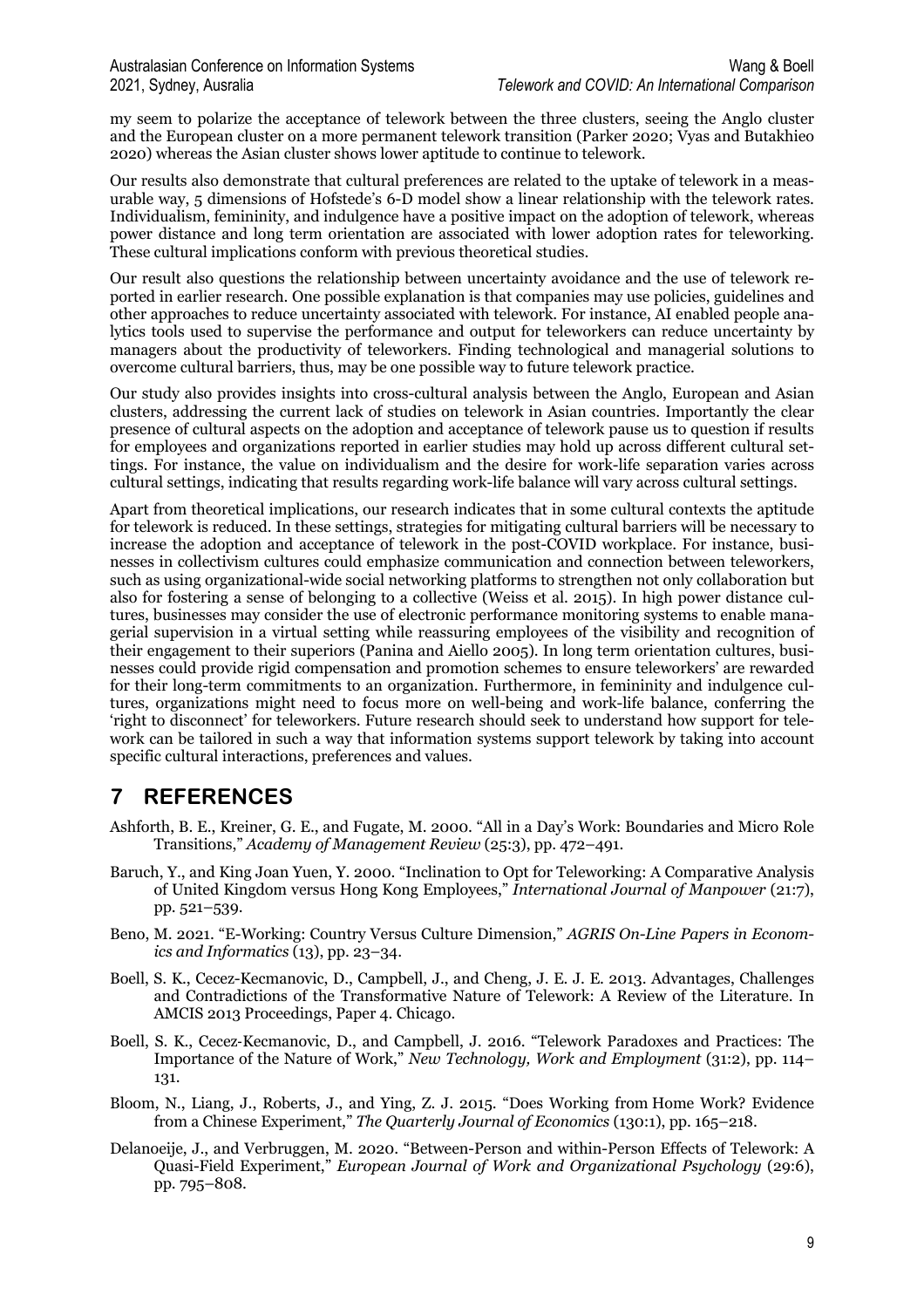- Eurofound. 2021. *Working During COVID-19.* (https://www.eurofound.europa.eu/data/covid-19/working-teleworking, accessed July 28, 2021).
- European Commission. 2020. *Telework in the EU before and after the COVID-19: where we were, where we head to.* (https://ec.europa.eu/jrc/sites/default/files/jrc120945 policy brief covid and telework final.pdf, accessed July  $28, 2021$ .
- Japan Times. 2021. *Telework fatigue' sees more Japanese workers going back to the office,* July17. (https://www.japantimes.co.jp/news/2021/07/17/business/telework-fatigue-sees-japaneseworkers-going-back-office/, accessed July 28, 2021).
- Garrett, R. K., and Danziger, J. N. 2007. "Which Telework? Defining and Testing a Taxonomy of Technology-Mediated Work at a Distance," Social Science Computer Review (25:1), pp. 27–47.
- Hafermalz, E. 2021. "Out of the Panopticon and into Exile: Visibility and Control in Distributed New Culture Organizations," *Organization Studies* (42:5), pp. 697–717.
- Harrington, S. J., and Ruppel, C. P. 1999. "Telecommuting: A Test of Trust, Competing Values, and Relative Advantage," IEEE Transactions on Professional Communication (42:4), pp. 223–239.
- Hofstede, G. 2011. "Dimensionalizing Cultures: The Hofstede Model in Context," Online Readings in Psychology and Culture (2:1). (https://doi.org/10.9707/2307-0919.1014)
- International Labour Organization (ILO). 2021."Working from Home: Estimating the worldwide potential." (https://www.ilo.org/wcmsp5/groups/public/---ed\_protect/---protrav/-- travail/documents/briefingnote/wcms\_743447.pdf, accessed July 28, 2021) .
- Kim, T., Mullins, L. B., and Yoon, T. 2021. "Supervision of Telework: A Key to Organizational Performance," *The American Review of Public Administration* (51:4), pp. 263–277.
- Leung, K., and Morris, M. W. 2015. "Values, Schemas, and Norms in the Culture–Behavior Nexus: A Situated Dynamics Framework," *Journal of International Business Studies* (46:9), pp. 1028– 1050.
- Lier, T. van, Witte, A. de, and Macharis, C. 2014. "How Worthwhile Is Teleworking from a Sustainable Mobility Perspective? The Case of Brussels Capital Region.," *European Journal of Transport and Infrastructure Research* (14:3), pp. 244-267.
- Lippe, T., and Lippényi, Z. 2020. "Co-workers Working from Home and Individual and Team Performance*," New Technology, Work and Employment* (35:1), pp. 60–79.
- Martínez Sánchez, A., Pérez Pérez, M., de Luis Carnicer, P., and José Vela Jiménez, M. 2007. "Teleworking and Workplace Flexibility: A Study of Impact on Firm Performance," *Personnel Review*  $(36:1)$ , pp. 42–64.
- Mainichi Japan. 2021. " Japan's telework rate still far from 70% target during state of emergency." (https://mainichi.jp/english/articles/20210426/p2a/00m/0bu/015000c, accessed July 28, 2021).
- Messenger, J. C., and Gschwind, L. 2016. "Three Generations of Telework: New ICTs and the (R)Evolution from Home Office to Virtual Office," *New Technology, Work and Employment* (31:3), pp. 195–208.
- Milasi, S., Gonzalez-Vazquez, I., and Fernandez-macias, E. 2021. "Telework before the pandemic: Trends and drivers of differences across the EU," OECD Productivity working papers, n0. 21.
- Morganson, V. J., Major, D. A., Oborn, K. L., Verive, J. M., and Heelan, M. P. 2010. "Comparing Telework Locations and Traditional Work Arrangements: Differences in Work-life Balance Support, Job Satisfaction, and Inclusion," *Journal of Managerial Psychology* (25:6), pp. 578–595.
- Mukherjee, D., Hanlon, S. C., Kedia, B. L., and Srivastava, P. 2012. "Organizational Identification among Global Virtual Team Members: The Role of Individualism-collectivism and Uncertainty Avoidance*," Cross Cultural Management: An International Journal* (19:4), pp. 526–545.
- Nakrošienė, A., Bučiūnienė, I., and Goštautaitė, B. 2019. "Working from Home: Characteristics and Outcomes of Telework," International Journal of Manpower (40:1), pp. 87–101.
- Panina, D., and Aiello, J. R. 2005. "Acceptance of Electronic Monitoring and Its Consequences in Different Cultural Contexts: A Conceptual Model," *Journal of International Management* (11:2), pp. 269–292. (https://doi.org/10.1016/j.intman.2005.03.009).